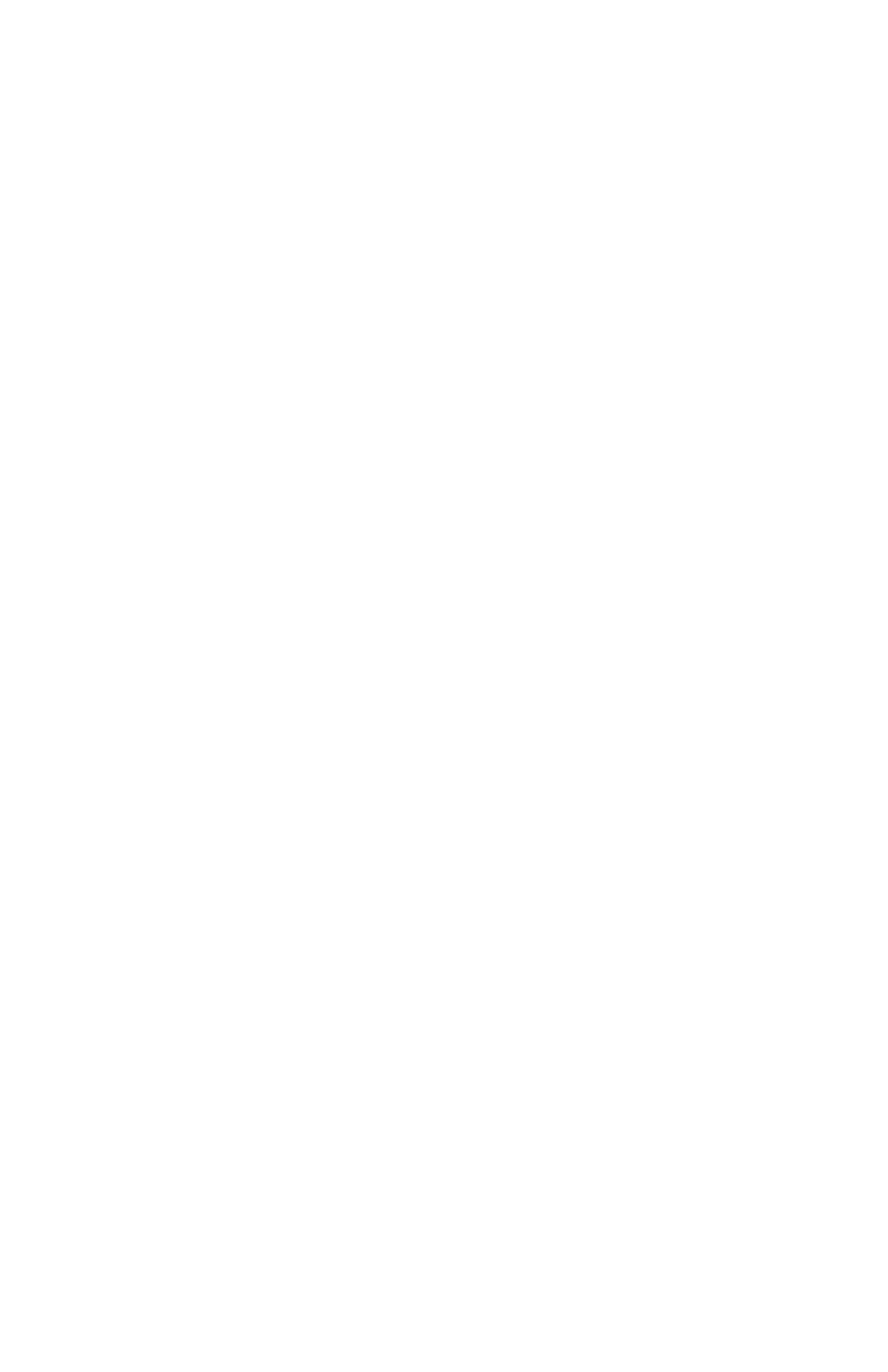# *Christian Solidarity in the Cross of Christ*

Olav Fykse Tveit

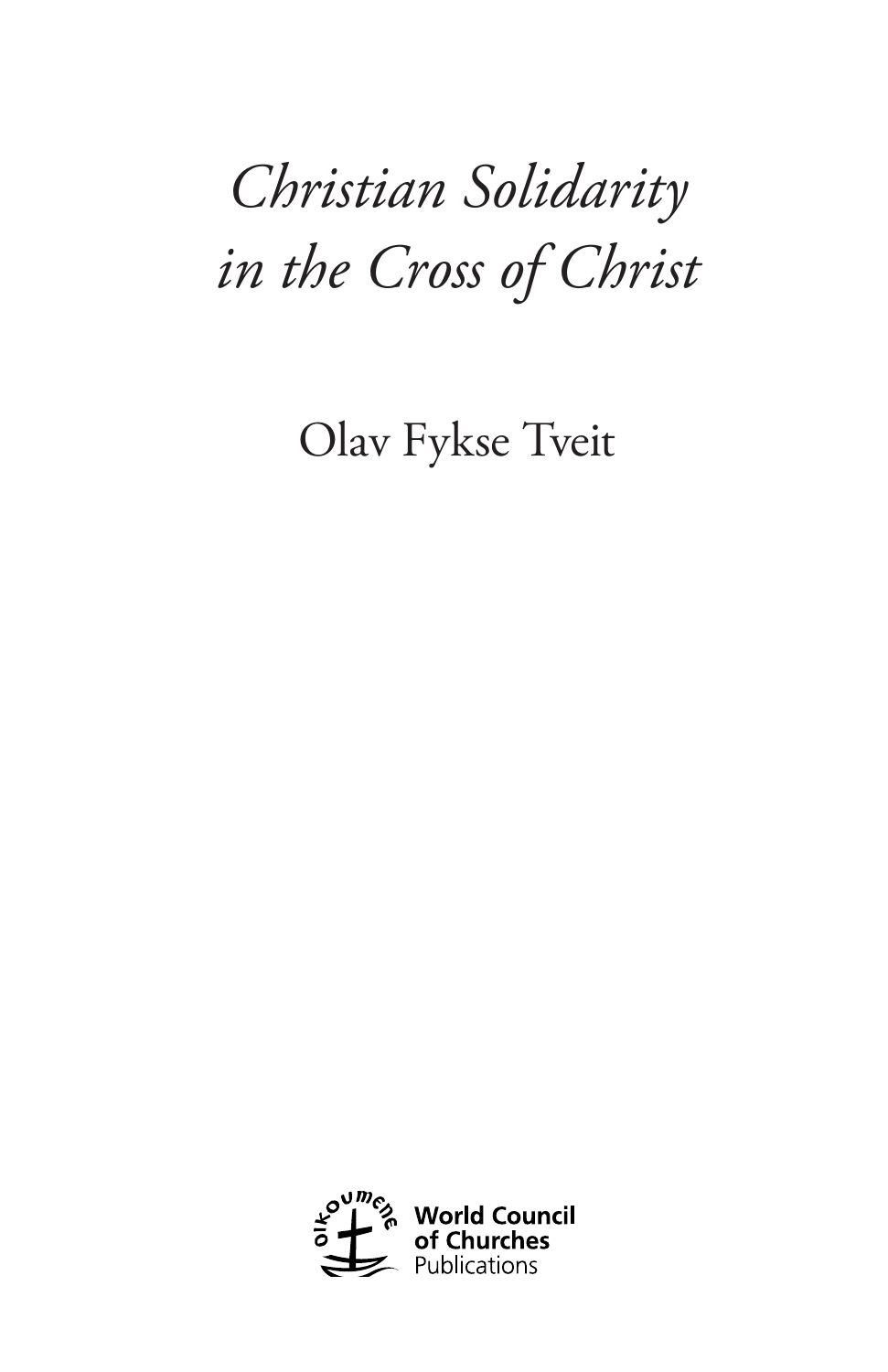#### CHRISTIAN SOLIDARITY IN THE CROSS OF CHRIST

Copyright © 2012 WCC Publications. All rights reserved. Except for brief quotations in notices or reviews, no part of this book may be reproduced in any manner without prior written permission from the publisher. Write: publications@wcc-coe.org.

*WCC Publications is the book publishing programme of the World Council of Churches. Founded in 1948, the WCC promotes Christian unity in faith, witness and service for a just and peaceful world. A global fellowship, the WCC brings together more than 349 Protestant, Orthodox, Anglican and other churches representing more than 560 million Christians in 110 countries and works cooperatively with the Roman Catholic Church.*

*Opinions expressed in WCC Publications are those of the authors.*

Scripture permission: Scripture quotations from the New Revised Standard Version Bible are copyright © 1989 by the Division of Christian Education of the National Council of the Churches of Christ in the USA. Used by permission.

Cover design: 4 Seasons Book Design/Michelle Cook Cover image: Sadao Watanabe, *Oikoumene*, 1991 Author photo: Mark Beach Book design and typesetting: 4 Seasons Book Design/Michelle Cook

ISBN: 978-2-8254-1568-9

World Council of Churches 150 route de Ferney, P.O. Box 2100 1211 Geneva 2, Switzerland http://publications.oikoumene.org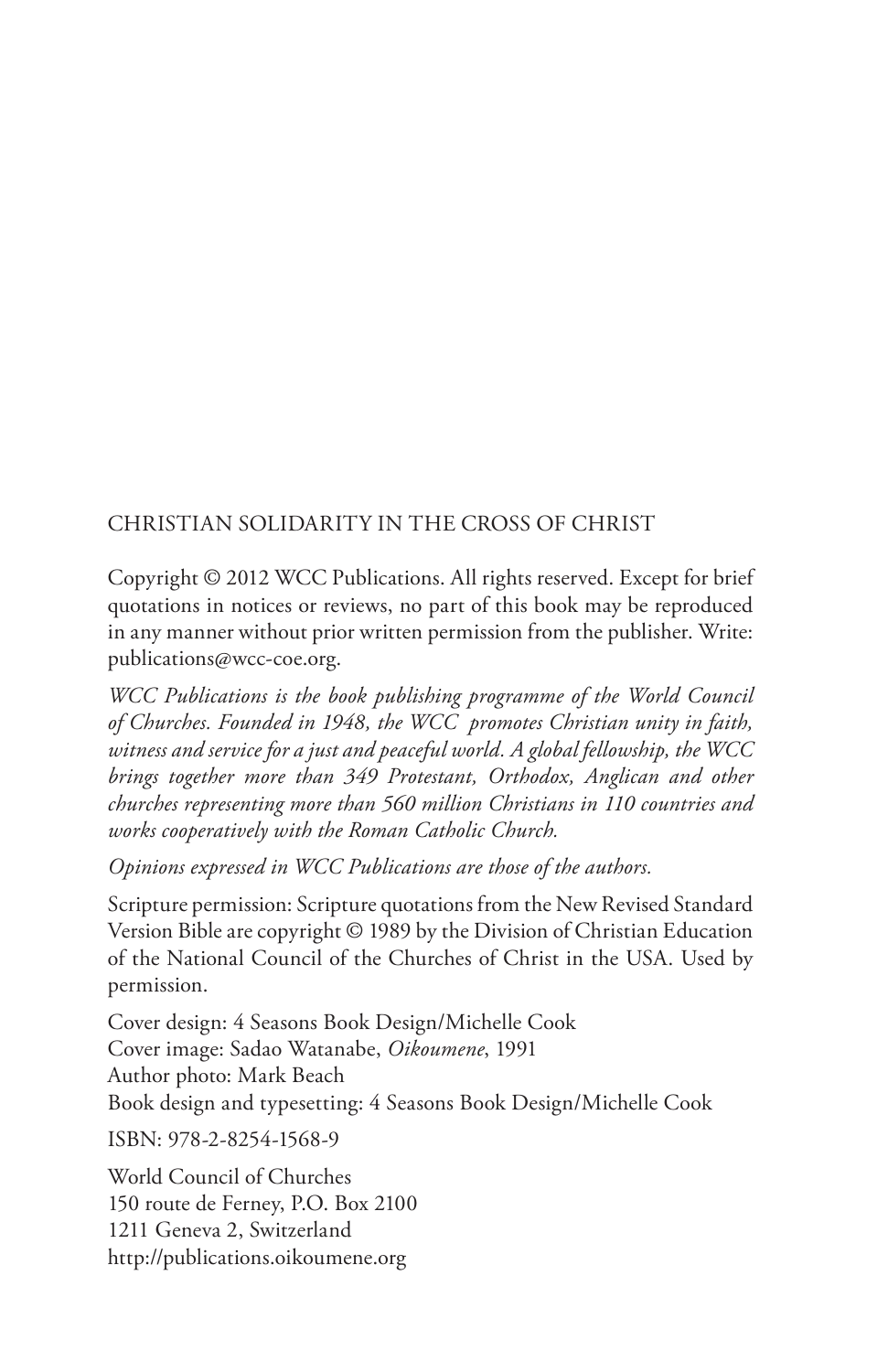### Contents

| Preface |                                                        | vii |
|---------|--------------------------------------------------------|-----|
|         | Part One / God of Life                                 |     |
|         | 1. The God of Life and the Ecumenical Movement         |     |
|         | of Creation                                            | 1   |
|         | 2. Ecumenical Movement of the Cross                    | 9   |
|         | 3. The Vulnerability of Mary and the Meaning           |     |
|         | of the Cross                                           | 19  |
|         | 4. Christ Alone?                                       | 25  |
|         | Part Two / Sites of Solidarity                         |     |
|         | 5. The Peace of Christ                                 | 37  |
|         | 6. The Cross as a Sign of Reformation and Unity        | 53  |
| 7.      | <b>Finding God in Difficult Situations</b>             | 65  |
|         | 8. The Peace of Freedom                                | 79  |
|         | Part Three / Walking Together toward Justice and Peace |     |
|         | 9. The Cross of Christ and the Search                  |     |
|         | for Global Justice and Peace                           | 89  |
|         | 10. Called to Prophesy, Reconcile and Heal             | 107 |
|         | 11. To Walk with an Open Heart                         | 127 |
| Notes   |                                                        | 146 |
|         |                                                        |     |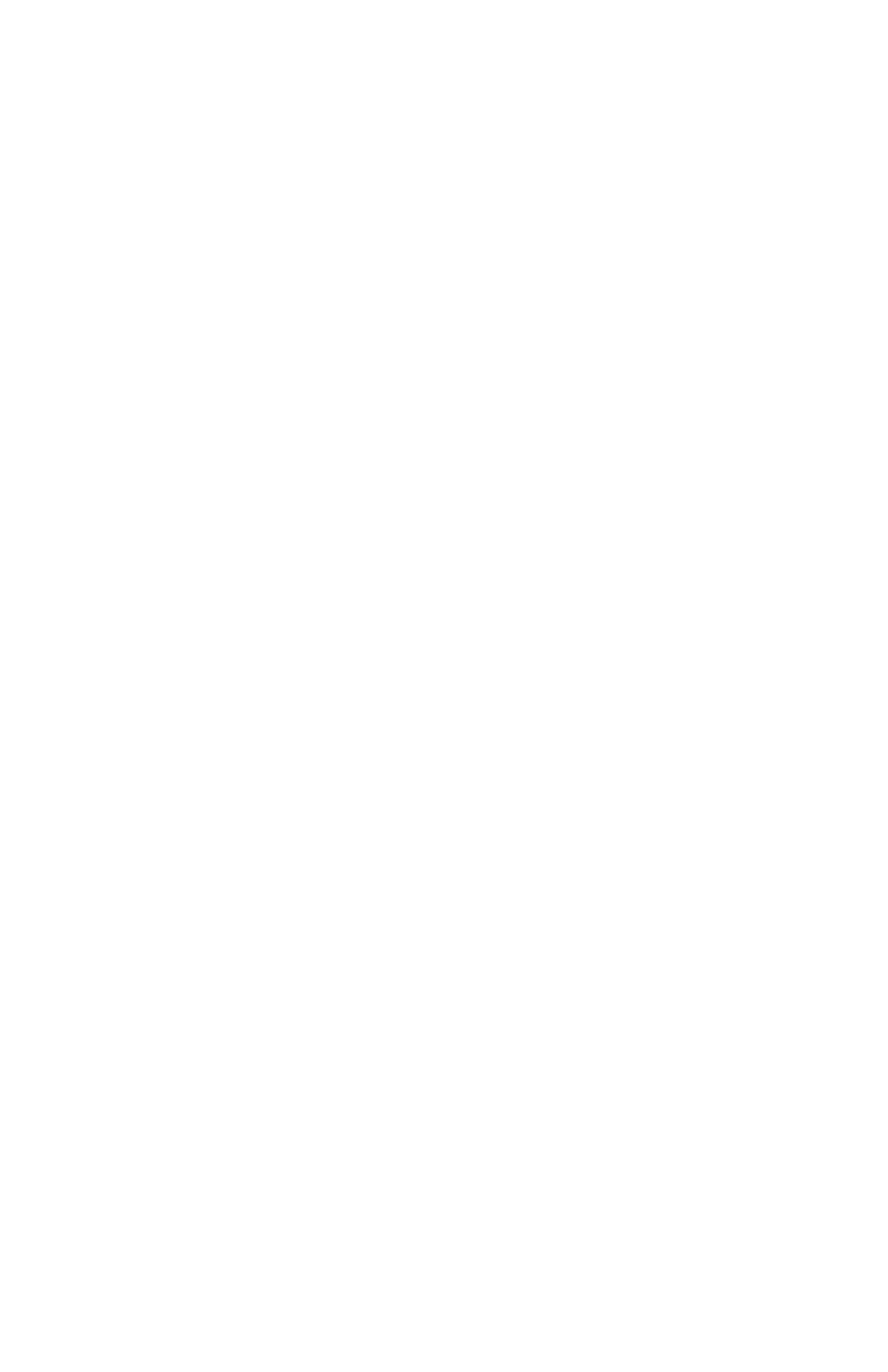### Preface

*"For I decided to know nothing among you except Jesus Christ, and him crucified." (1 Cor. 2:2)*

In the early years of the World Council of Churches, the council and the broader ecumenical movement adopted as their symbol a simple boat upon the waves, with the cross as its mast. The Greek word *oikoumene*—"the whole inhabited earth"—from which the term *ecumenical* originates, encircles the craft and indicates its trajectory. This image is a reminder of the fishing boats of Jesus' early disciples, the sailing ships that carried apostles, the ability of Jesus to still the storm at sea.

Over time, the design of this drawing has been adapted through use by many organizations and conferences. (A beautiful rendition by Sadao Watanabe graces the cover of this volume.) Yet essential elements have remained the same.

There are churches along the coast of my native Norway in which one finds model ships hanging from the ceiling. These vessels are the gift of local sailors, reminding Christians that the church can carry us safely through stormy waters, from continent to continent and island to island, and bring us at last to harbour.

In the case of the ecumenical ship, we see that the cross stands at the centre. The sailors and their passengers do not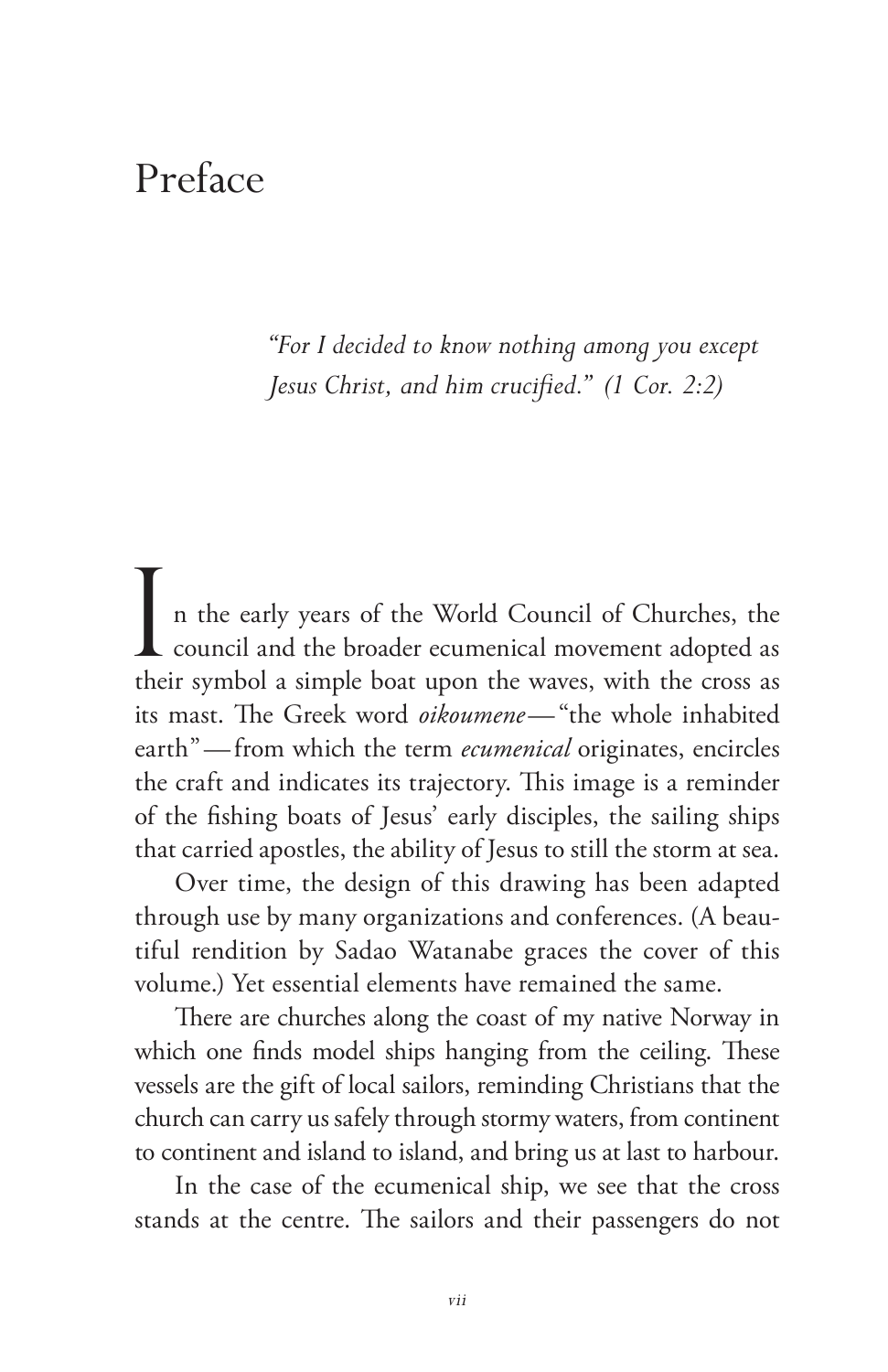set forth as crusaders, conquerors or colonizers, but as ambassadors of good news and of the love God gives to unite the world's people. We travel in order to show solidarity in the spirit of Jesus Christ who lived as one of us, and suffered as we suffer, and triumphed over death.

As general secretary of the World Council of Churches, I am privileged to journey to many places and to meet members of many churches, catching glimpses of their lives while experiencing anew the vibrant life of God's wonderful creation that manifests itself in rich diversity.

### **Solidarity in the Cross of Jesus Christ**

In the spring of 2011, I visited the churches and people of Cuba. Standing on the coastline one day, looking out to sea, I thought of Europeans who came this way, centuries ago, and who used the cross as a symbol of their conquest of the Caribbean. I was encouraged to see that today the cross has recovered its meaning as a sign of liberation and solidarity. The witness of the churches, in Cuba and elsewhere, is a sign of true faith in the cross of Christ.

The cross too often has been seen as a fixed boundary: the instrument of execution, a cruel means to end one person's life. But in Jesus Christ, the cross becomes a signpost pointing the way to a common future, a blessing rather than a curse, the mast of a ship enabling unimagined progress, not in taking land but in our pilgrimage toward hope, faithfulness and unity.

The apostle Paul, no stranger to the connecting routes of the sea, reminded the church at Corinth that the heart of his proclamation was found in "Jesus Christ, and him crucified" (1 Cor. 2:2). Saint Paul did not wish to be remembered for his lofty words or personal preferences or suggestions of the superiority of some as compared to others. Jesus Christ and his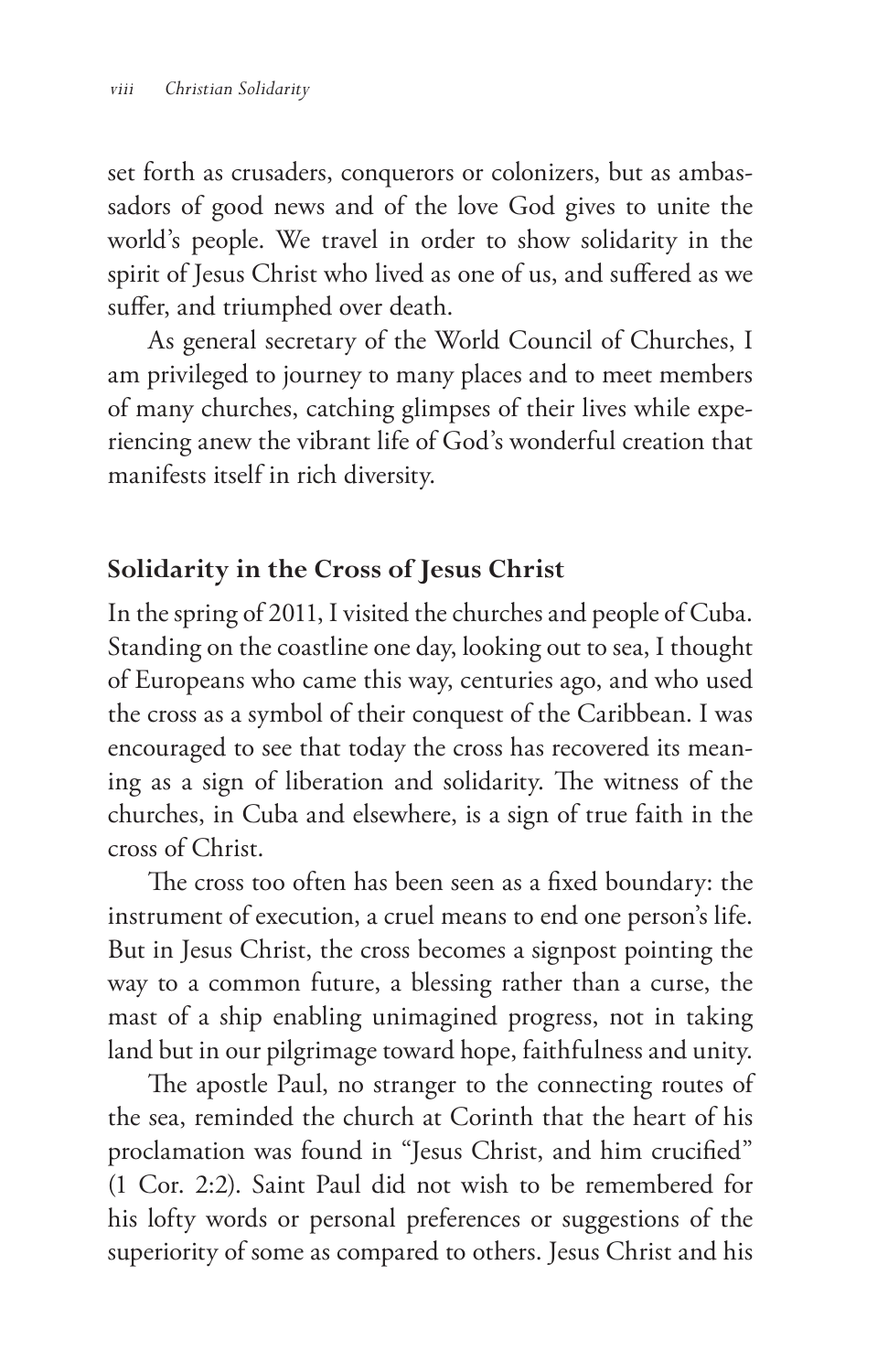crucifixion provide the proper perspective for anything else we may be, do or say about God, the church, our times, ourselves.

The message of the empty cross, and the empty tomb on Easter morning, is that God remains with us and for us. Jesus Christ, the God of life, has experienced the reality of death. The God of righteousness has experienced the consequences of sin, injustice and senselessness. Expressing the ultimate solidarity with humanity, the Son of God and Prince of Peace experienced the sort of broken relations that rip our world apart. The cross reminds us that God knows the ugliness and deadly effects of human sin both in their subtlety and their utmost cruelty.

The meaning of the cross is profound and belongs to the mysteries of faith. The cross shows us how destructive sin can be, how it encourages injustice and destroys our attempts to build peace. Sin and injustice must be neither tolerated nor ignored.

The cross teaches us that the Triune God still identifies with creation and shows us visions of a renewed creation in which the ravages of sin are no more. This is good news, first for this world's victims but also for all sinners. In the words of John the Baptist: Behold the lamb of God, who takes away the sins of the world!

### **Christian Solidarity in and for the World**

The idea of a God who suffers is strange to our ears. But the perspective of the cross allows us to see that God suffers as a result of human sin. It also reveals to us that God creates new life by means of this suffering. Although it has figured prominently on crusaders' banners and military emblems, the cross is not given to us for the legitimization of war and conquest. The cross calls us to our knees in humility, self-criticism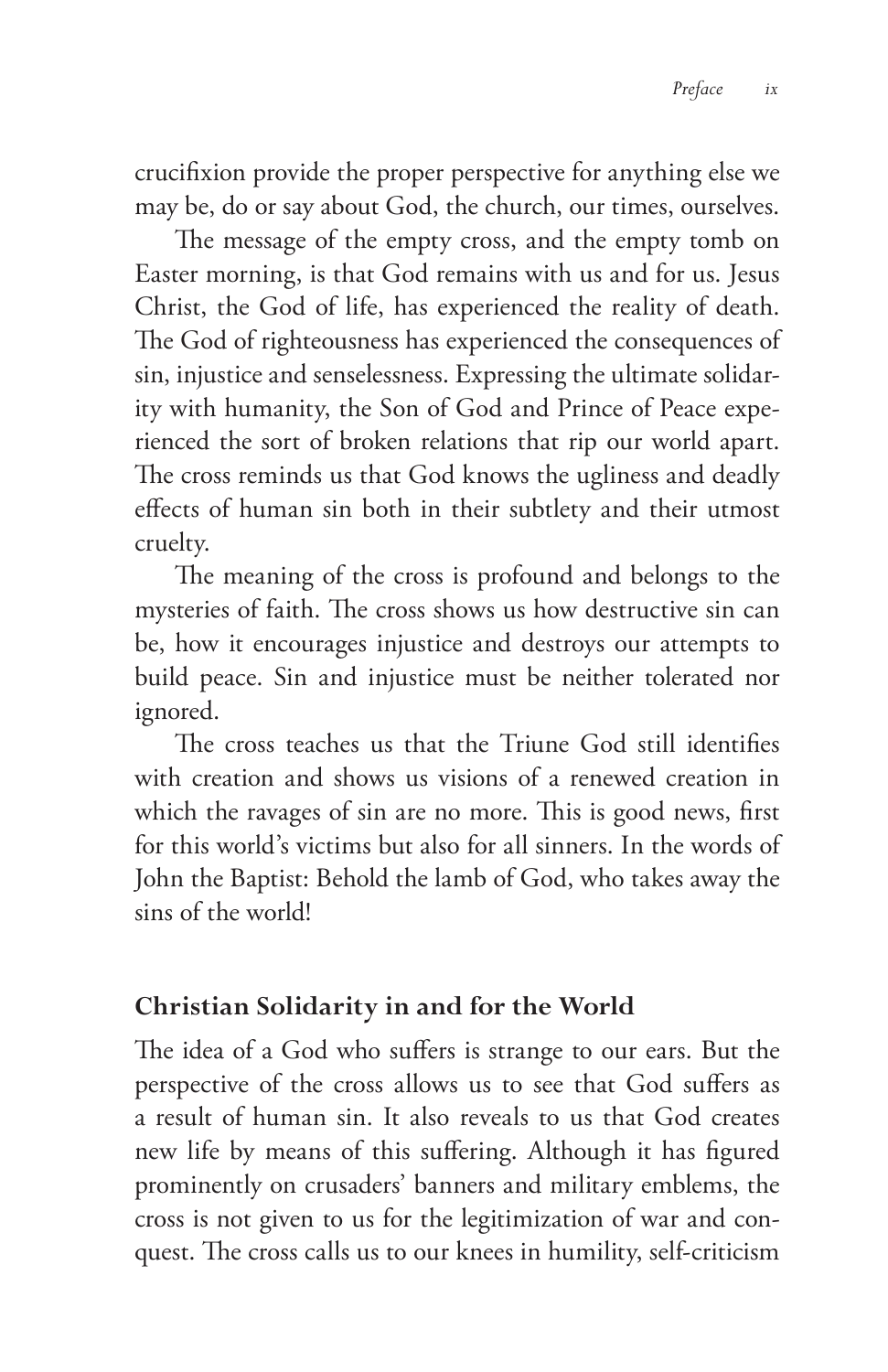and confession of our sinfulness. And the cross empowers us to embrace life anew.

The cross belongs to both the land and the sea, as to all places in God's creation. It reminds us of our overuse and abuse of nature, of how people suffer today as a consequence of exploitation. The mast of a ship may call to mind a cross, but so too do devotional crosses that have been erected by believers on hilltops in such countries as Norway and Switzerland, and on mountain peaks from the Andes to the Ethiopian Highlands to the Himalayas. On land and sea, we find reminders of God's love and solidarity with everyone and everything in creation.

We, as disciples of Jesus Christ, are guided by the Holy Spirit into solidarity with the people of God and with all of creation so that the power of the cross may be evident in our life together.

I began my term as general secretary of the World Council of Churches with a sermon on "The Ecumenical Movement of the Cross." In it, and in the other presentations from a variety of contemporary contexts that are reproduced in this small book, I have examined various facets of the meaning of solidarity beneath the cross of Christ. These chapters represent a sort of ship's log, charting progress in the ongoing voyage of the ecumenical boat. I thank my colleagues who have been bringing questions, ideas, and pieces of text to me—so that we could discuss the map and the sea and the route between the continents together. However, all these words I have made my own and I present them as such.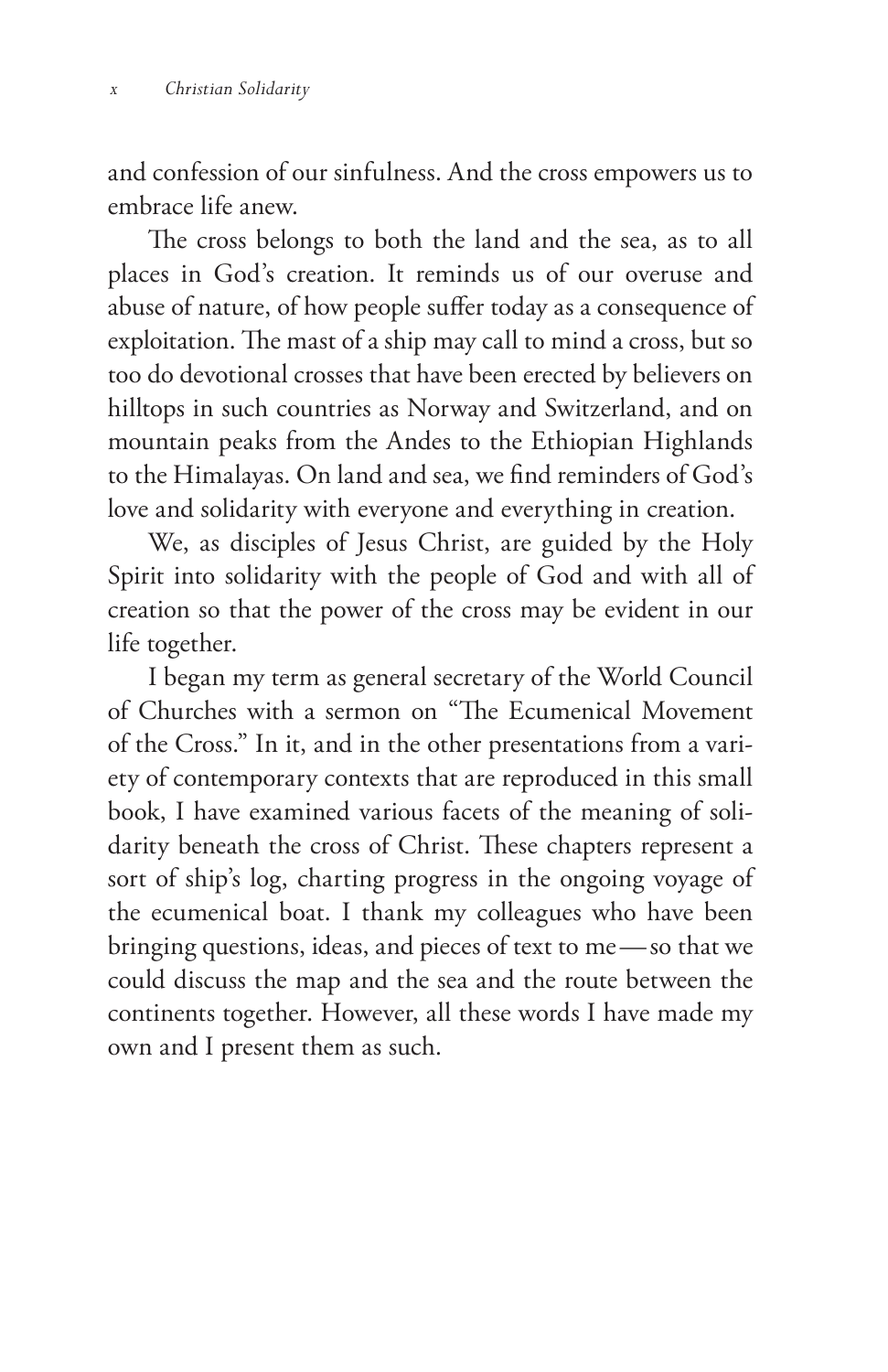## Part One

*God of Life*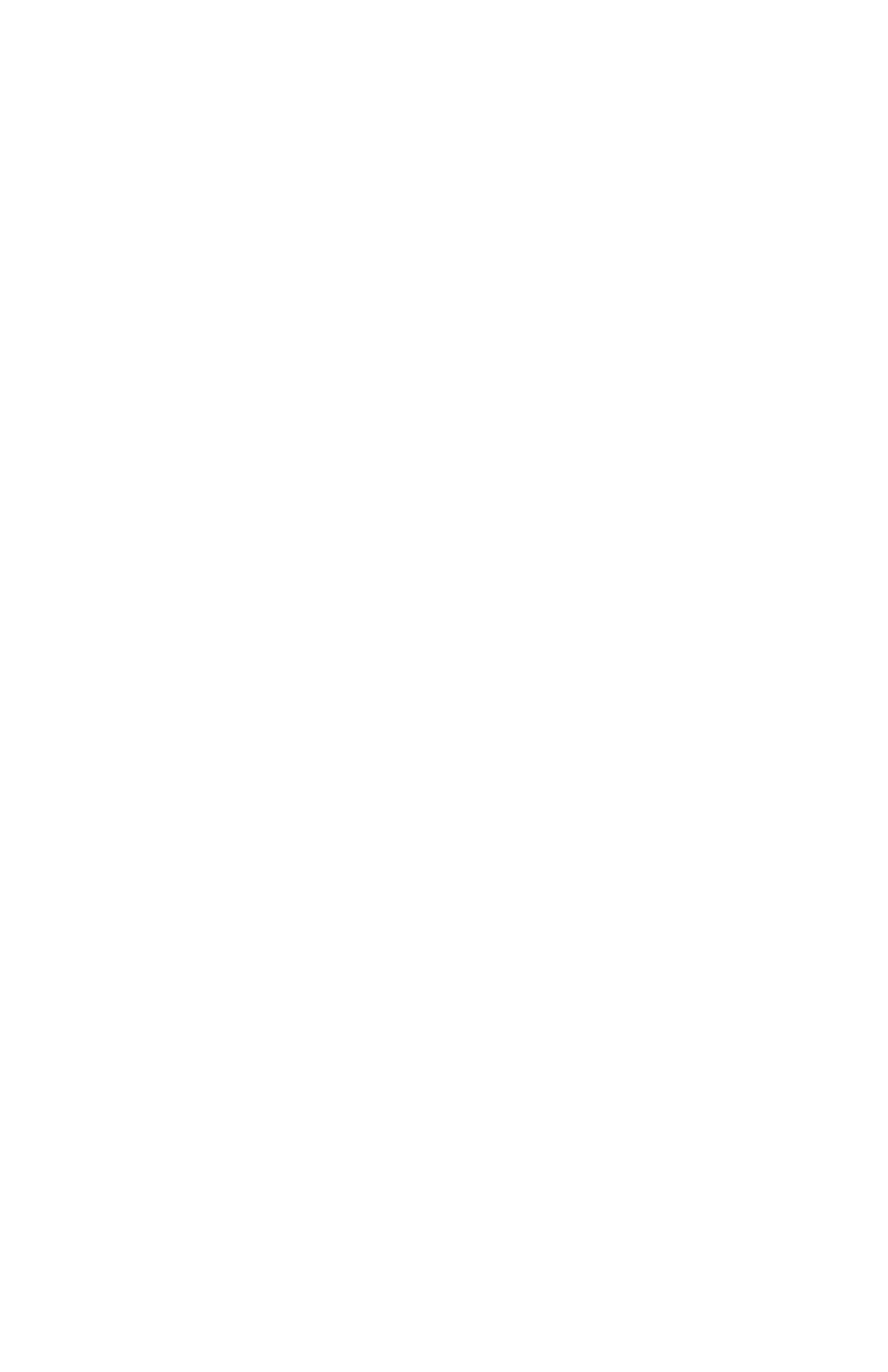## *Chapter 1*

### The God of Life and the Ecumenical Movement of Creation

*God of life, lead us to justice and peace.*

*God of life! God is creating life by creating light, and by bringing order—separating light from darkness, day from night.*

*God wills life and order, by creating life, new life, every day, every year.*

*God is inviting you and me to be part of this movement of creation, of the new creation, every day, every year.*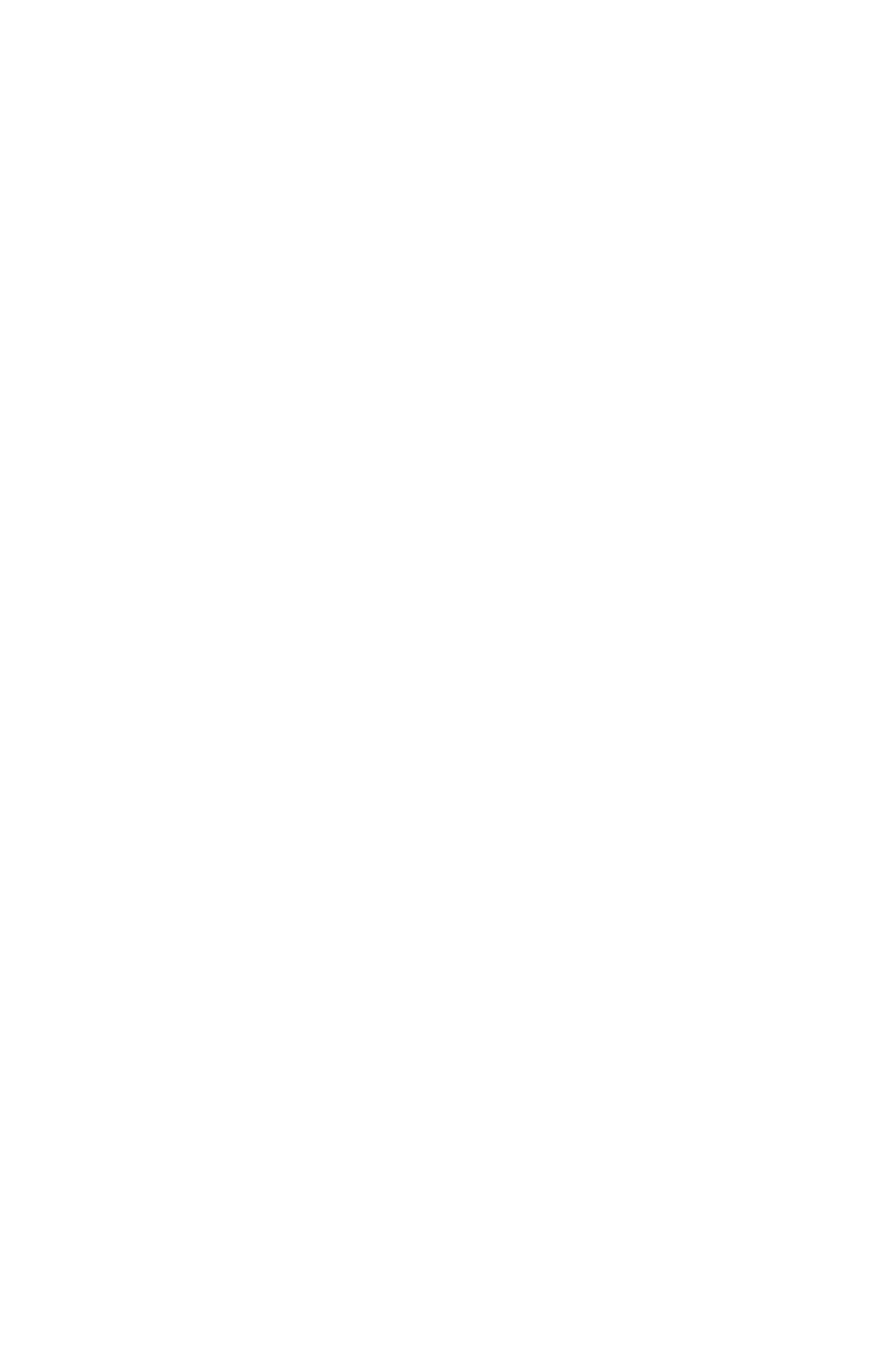od is the God of the life-giving word. The first verses of the book called Genesis, the beginning, are about the power to create light and order in darkness and chaos— by words!

"God of Life"—This is also the first part of the theme for the 10th Assembly of the WCC in 2013. The ecumenical movement is in a special way shaped by faith in God, the creator—God of life. Therefore, it is a special gift to us from God that we can start this year by listening to the words of creation, the words about creation, the creative words.

At the beginning of this year, God is inviting you and me to participate in the formulation and use of words of creation, words giving life, to communicate light and order in darkness and chaos.

God is the God of the Spirit, the omnipresent Spirit, able to be present everywhere, present even in all kinds of chaos. The breath of God is giving life in our entire world, every day, every year. The Spirit of God is moving the whole world, the *oikoumene*, and therefore also the churches, which are us, the women and men in the churches.

The first thing to be said about this world, about life, is to be said about God, the God of life: God the will of life, God the word of life, God the Spirit of life. In this trinity of the God of life, everything is potentially present.

*Focused on Genesis 1:1-5, this chapter is developed from a sermon at the Chapel of the Ecumenical Centre, Geneva, 9 January 2012.*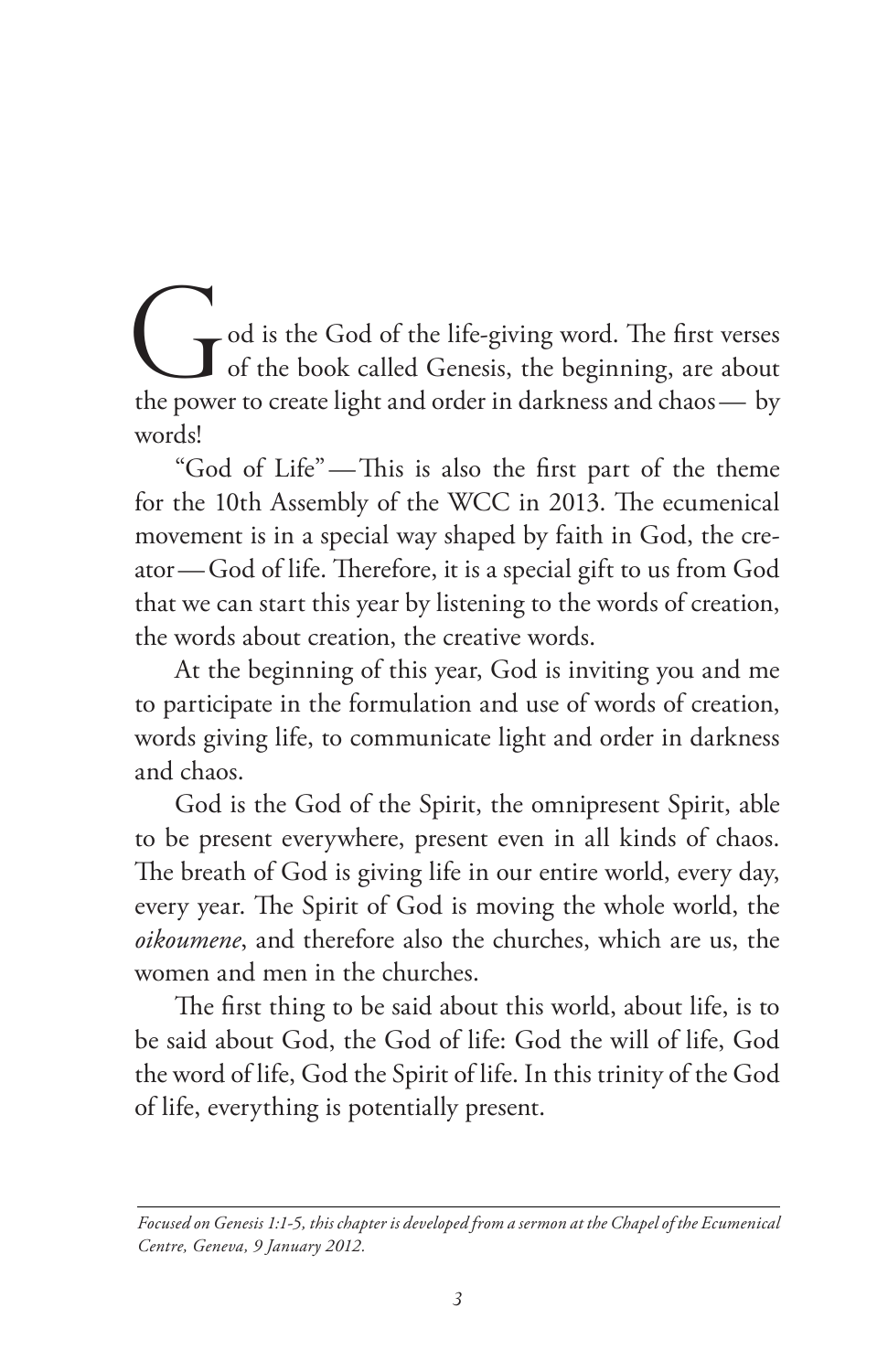#### **The Creative Word—Human and Divine**

This wonderful poem about the beginning, which we find in the first chapters of the Bible, where no human beings were present, is, however, a text that involves us most profoundly in relation to everything that is. Even before the verses about the creation of human beings as male and female, we are involved in the text by the reflection on how creation has to do with a will, a breath, a word. The whole of creation is seen as a result of relations, of communication, of God willing something new, being present through the Spirit, acting through the Word.

Recently we observed the one-hundredth anniversary of the African National Congress (ANC). The movement started in

*— The whole of creation is seen as a result of relations, of communication, of God willing something new, being present through the Spirit, acting through the Word. —*

a church in South Africa and became the leading party in the process to overcome apartheid. On a news show recently, I saw a film from the 1920s with people carrying their posters in demonstrations. One

of them had the text: "Freedom in our time." Probably none of them lived long enough to experience this freedom with apartheid falling and the first black president of South Africa elected. The dream, through the definition of what was needed, was absolutely necessary to start the process, the creative process, the process of bringing the order of justice and peace. The dream had to be followed by realistic words, by protests, by tough decisions, by sacrifices, by actions that were very difficult to pursue. The "yes" had to be followed by several instances of "no." The ecumenical movement has in a very special way been shaped by this process of fighting racism. The Programme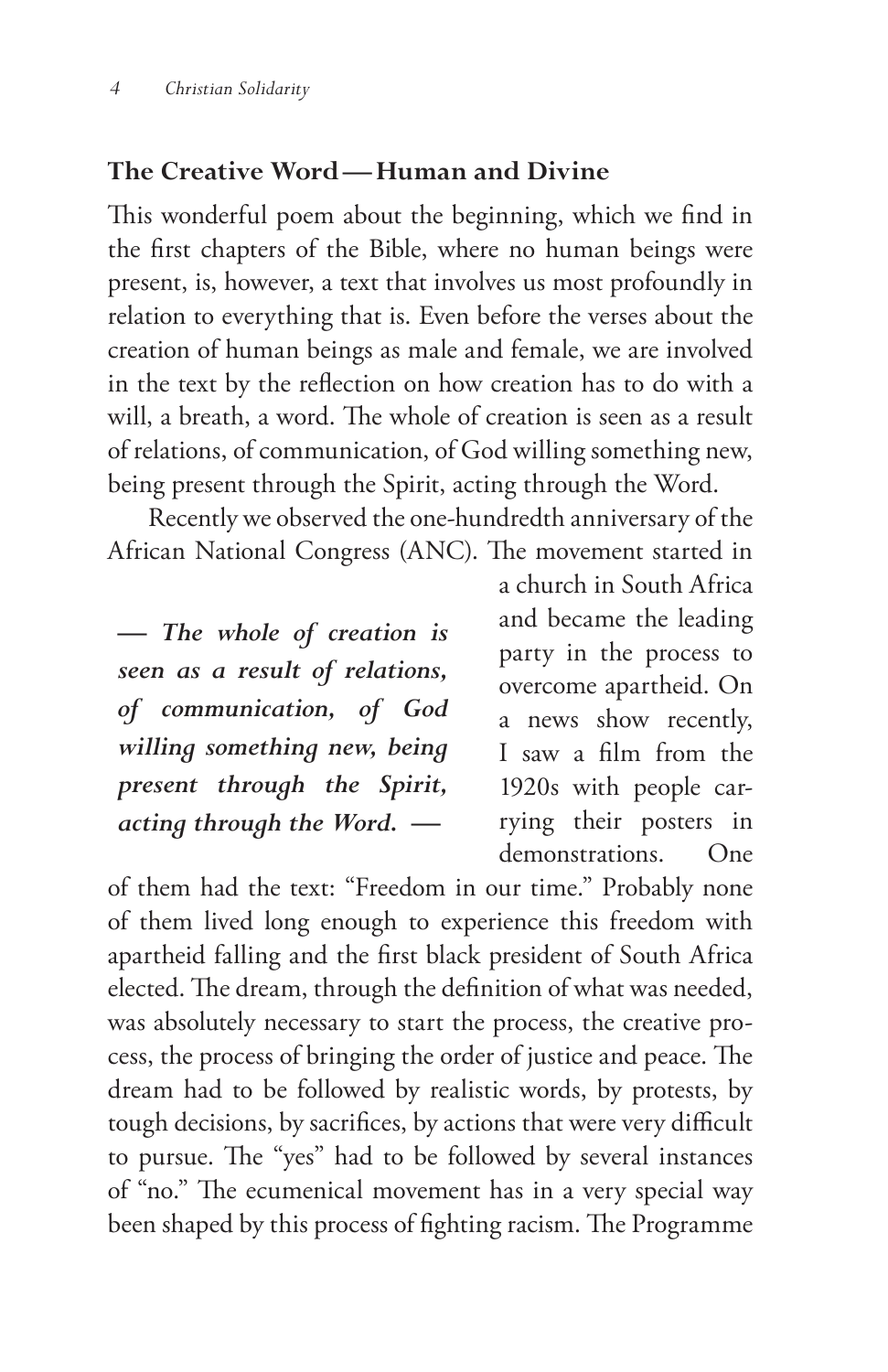to Combat Racism has given identity to this movement as a movement of creation, honouring God's creation, affirming the equal dignity and rights of every human being, bringing light in darkness and order in injustice and disorder, and uniting the churches—bringing together dreams and hard work.

All creation starts with a dream. As a Norwegian poet has written:

*This is the Dream This is the dream we carry through the world; that something fantastic will happen, that it has to happen…*<sup>1</sup>

The poet behind these words was taking care of a small farm and an orchard, just like my grandmother, a widow living in the next village. He struggled with bouts of depression, spending periods in institutions for patients with psychiatric problems. The dream is often born in darkness but meant for the light. The words of creation need both the dream and the realism to be creative, to bring real light.

Our words, our daily use of words, used in worship or in discussions, in the chapel or in the cafeteria, in publications or in small talks, are all means of communication that can become means of creation. They can become the words creating and bringing light, even as—or just as—they are spoken in darkness, or they can be the words bringing darkness. They can be words building up, or tearing down. They can be the words of salt, or only the words of empty sweetness. They can be the words of empowering comfort, or the words of destructive denial or ignorance of one another's contributions and work. Words can be difficult but still necessary to make changes. Our words are not perfect. That is the challenge for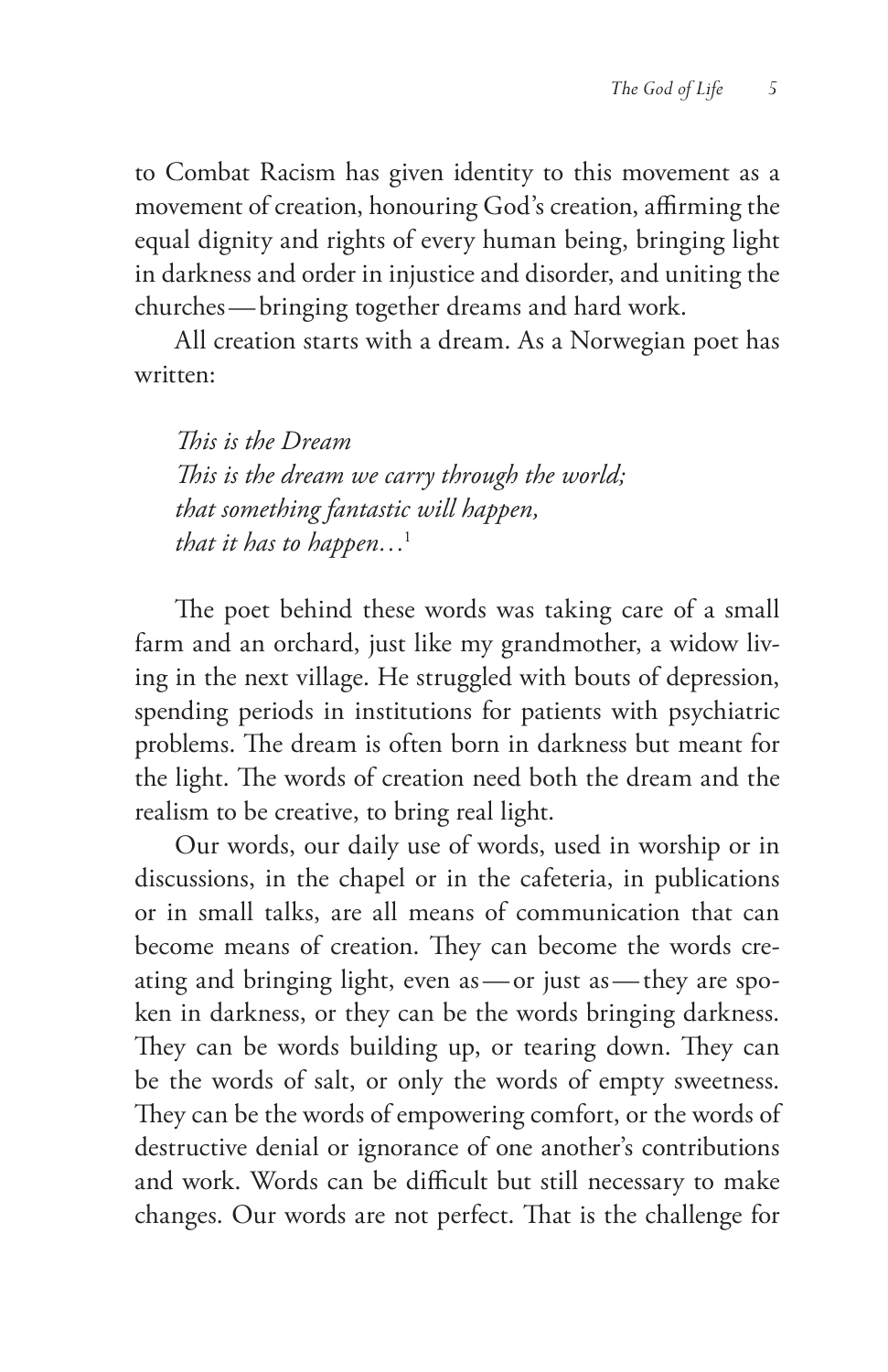all of us. Still, our words should speak both of dreams as well as reality—to be creating and creative.

#### **Where Are We Going?**

But, isn't it too simple, even perhaps disrespectful, to talk about *our* words when we start our year reflecting on the powerful words and the omnipresent Spirit of the God of life?

Texts like the one from the Book of Genesis, the book of beginning, do themselves create humility, respect, a deeper understanding, a stronger love for everything created, and a new will to order our lives for the purpose of life. The text is not neutral, it includes us, and it does not leave us merely as outside spectators. The words help us to take the very important steps of seeing, understanding, and acting. Creation is something we are called to be part of—through our stewardship and protection. Our relations to God, to creation, and to other human beings are shaped by words like these. The text even gives the rhythm of a week as a pattern for human life in need of work and of rest.

We are drawn into the good news, into the gospel of creation: Life is a gift of light, a gift from God. This is the most mysterious and still the most real dimension of everything: Life is given to us, in the secret darkness of my and your mother. And life can only be received as a gift—a gift to be given—to others, for others.

The ecumenical movement is the movement of creation. We are participating in a movement that is called to bring the churches to a fellowship in which they see their common role in participating in the wholeness of God's work. It is a movement with great ambitions: Not only to be church together but to improve the churches' witness in the world, to change the world according to the creation of God.